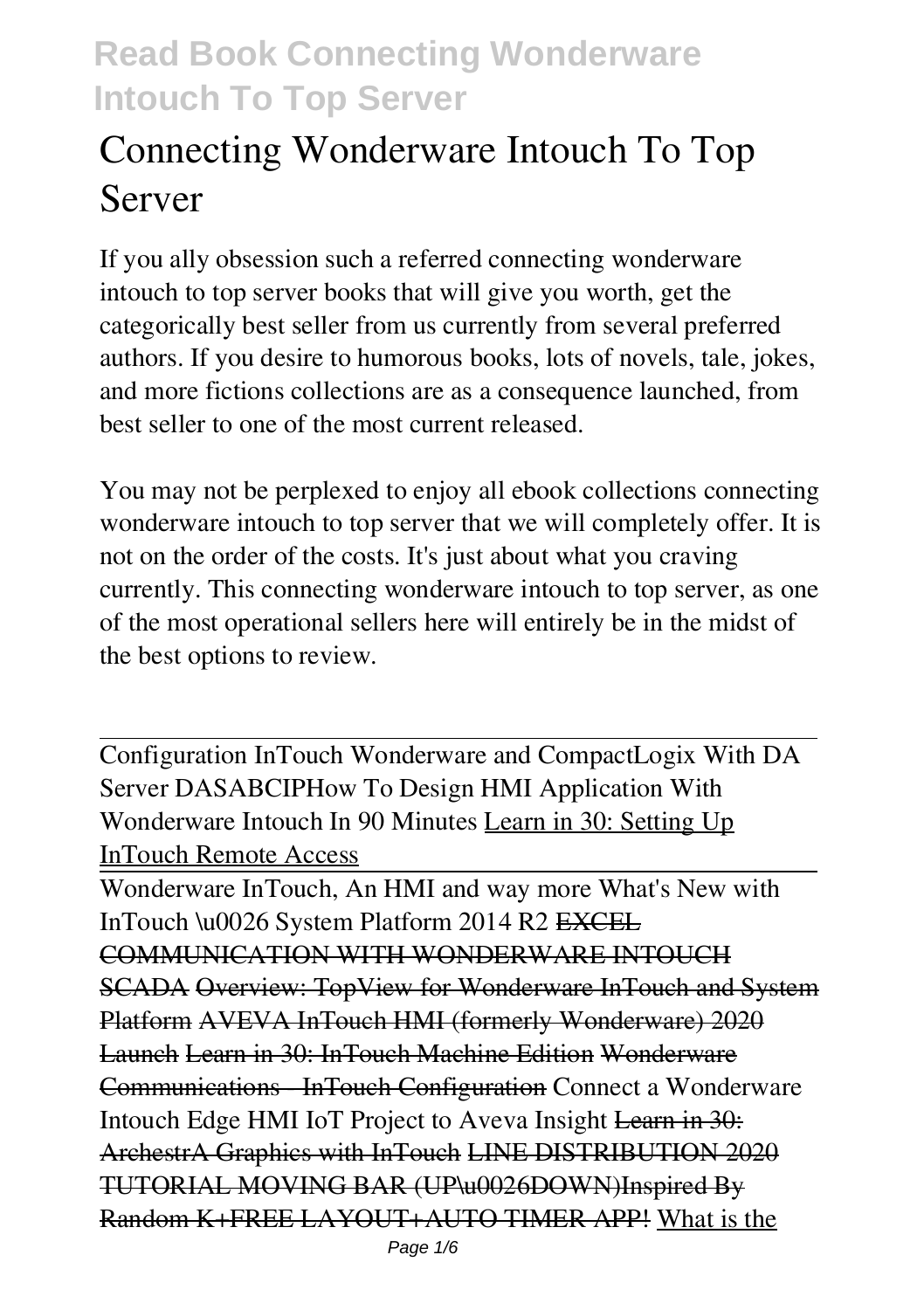#### difference between SCADA and HMI? What is OPC? Part 1: OPC

Overview *Allen-Bradley PLC and Intouch SCADA Interface(SIMULATION mode)* HOW TO INSTALL SCADA Wonderware inTouch 10.1 SP2

AVEVA System Platform 2020 Release*Configuring Wonderware's* DA Server for AB PLC5 over Ethernet **SCADA Training** Wonderware Intouch Introduction

Performance Box Touch; real-time driver feedback with predictive lap timing**InTouch SCADA : Tank Filling Example 1 Tutorial for Beginner** *Wonderware OPC UA Client Basic Configuration and* **Examples** PLC SCADA Interfacing using Allen Bradley \u0026 Wonderware Intouch (PART 2) *Communication between PLC and Wonderware intouch*

PLC - SCADA Interfacing using Allen-Bradley and Wonderware Intouch (PART-1)Create a Wonderware Intouch Edge HMI IoTview Project and run it on a Moxa UC8100 Intellic Podcast #8 - AVEVA InTouch OMI Review

What's New with InTouch \u0026 System Platform 2014 R2 Wonderware System Platform Part 1: Introduction - Architecture *Connecting Wonderware Intouch To Top* Basic connection between InTouch and TOP server: Installing Wonderware Common Components In order for the server to allow FastDDE/SuiteLink connections Wonderware components must be installed. In many existing InTouch Installations, the necessary files will be present already. If TOP Server is not

*Connecting Wonderware InTouch To TOP Server* Using InTouch with TOP Server V5 via FastDDE and SuiteLink Connections; Connecting to TOP Server with Wonderware; Will the InTouch Client Driver work with Wonderware InControl? TOP Server Scan Rate Settings with Wonderware InTouch; Intouch Client Driver work with Intouch version 7.11 to 9.5?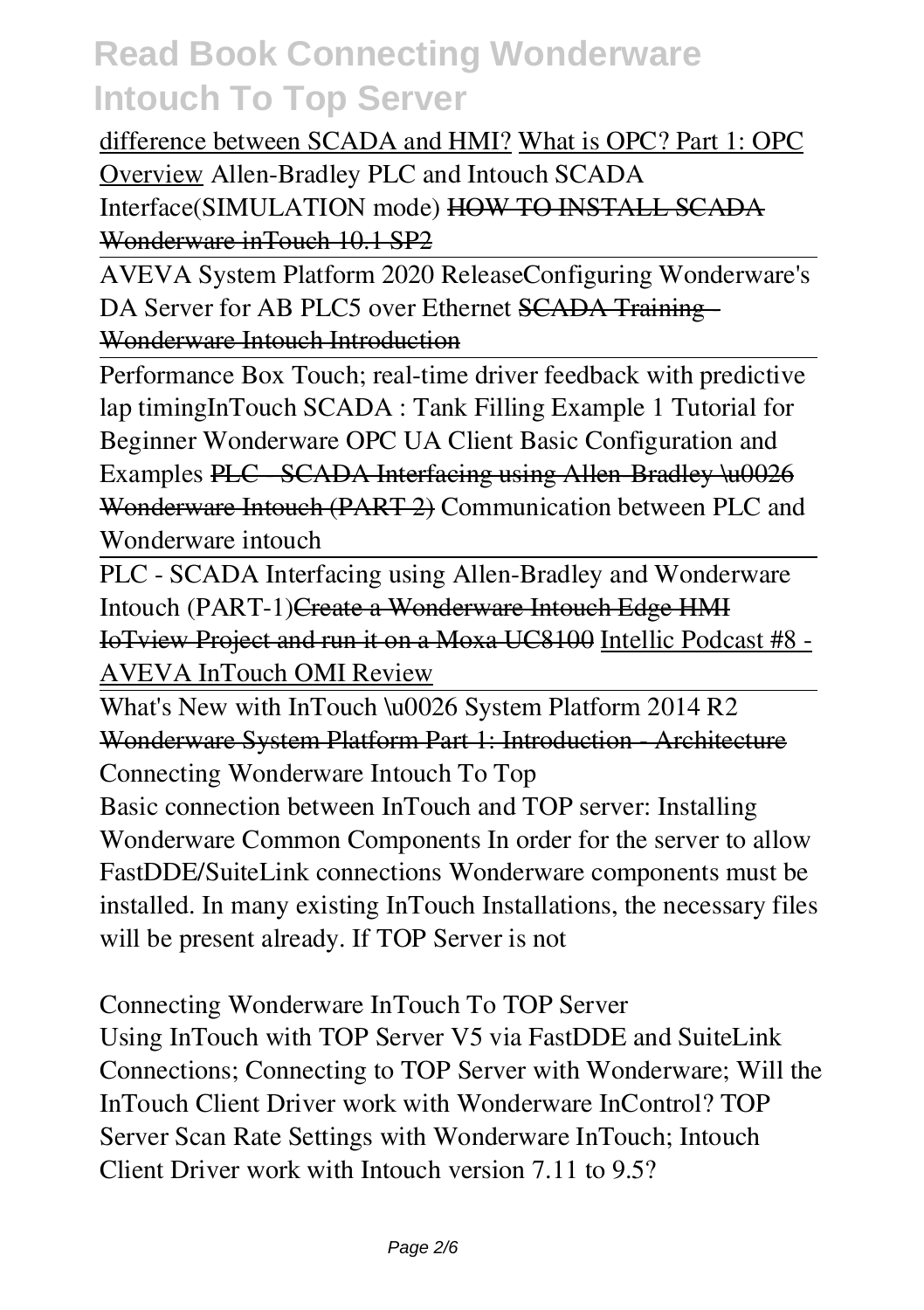*Using TOP Server with Wonderware InTouch-Software Toolbox* Connecting to TOP Server with Wonderware. Published 08/11/2009 02:47 PM | Updated 03/31/2020 12:41 PM | Answer # 2278 How do I connect my Wonderware application to the TOP Server? We have several resources that explain how to connect to the TOP Server via Wonderware....

*Connecting to TOP Server with Wonderware-Software Toolbox* or if within TOP Server InTouch Direct Connect - WIN-911 Software The InTouch Direct Connect option provides a means of bypassing Windows DDE/OPC and connecting directly to Wonderware's database Unlike the DDE and OPC options (which are generic data exchange mediums), the InTouch Direct Connect is a custom

*[EPUB] Connecting Wonderware Intouch To Top Server* Basic Connection between InTouch and TOP Server Installing Wonderware Common Components In order for the server to allow FastDDE/SuiteLink connections Wonderware components must be installed. In many existing InTouch installations, the necessary files will be present already. If TOP Server is not running on an InTouch node or if within TOP Server

*Using InTouch with TOP Server V5 - Software Toolbox* Watch this video to learn how to share AVEVA System Platform and InTouch (formerly Wonderware) process data with OPC UA clients using a third-party solution for Wonderware connectivity called the TOP Server OPC Client Suite.The TOP Server OPC Client Suite includes "client drivers" for connecting to other OPC DA, UA and XML-DA Server data sources.

*Accessing AVEVA formerly Wonderware Software from OPC UA ...*

InSource Solutions, Richmond, VA presents a tutorial on Page 3/6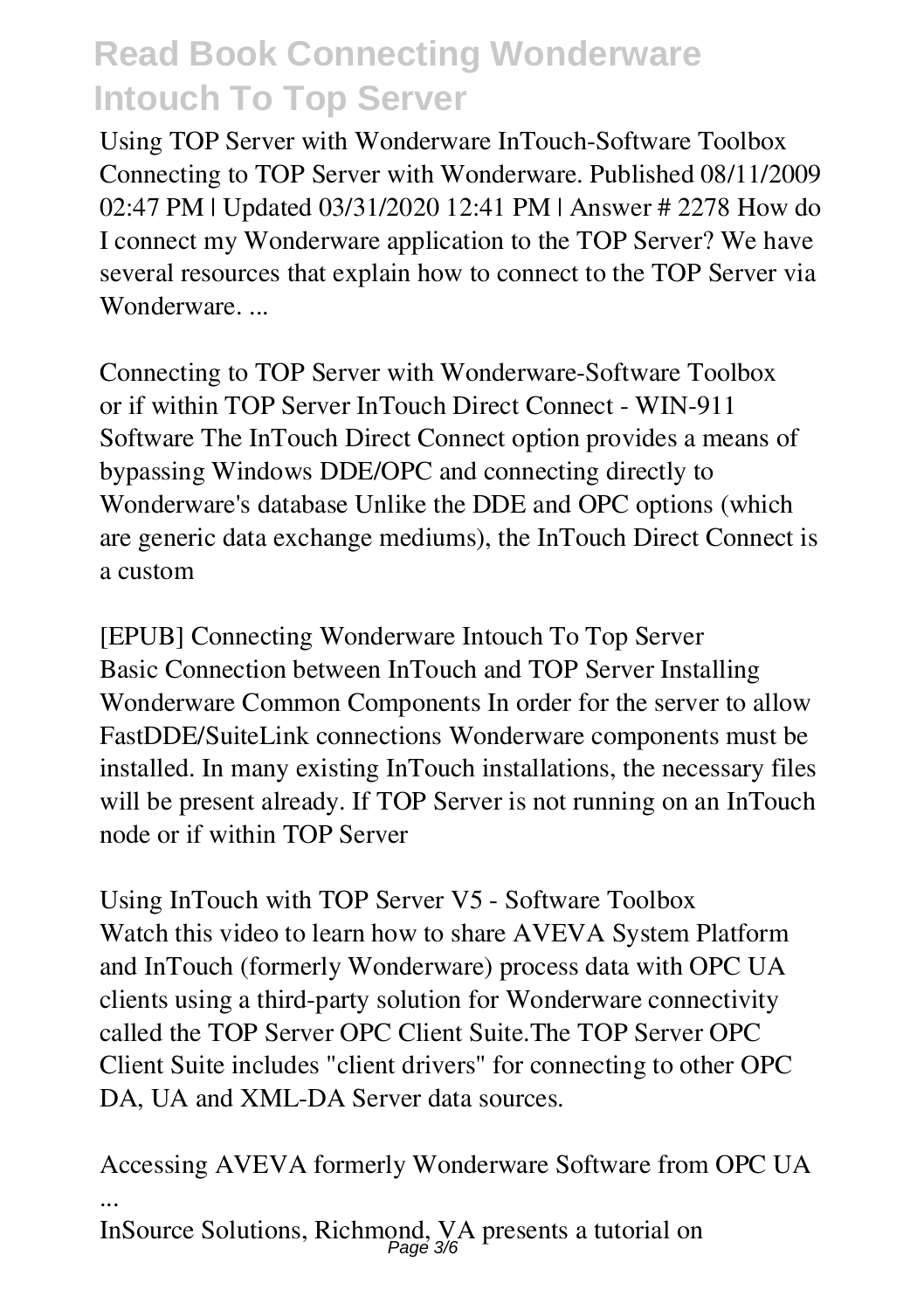configuring InTouch software to communicate with a PLC via a Data Access or DAServer. Includes a high...

*Wonderware Communications - InTouch Configuration - YouTube* Accessing Wonderware System Platform via OPC UA. 1. Configure FSGateway to connect to your ArchestrA and/or InTouch data source. 2. Configure TOP Server OPC DA Client driver to connect to FSGateway. 3. Connect any OPC UA Client to TOP Server's OPC UA Server interface.

*Accessing Wonderware System Platform via OPC UA* InTouch Client Driver TOP Server (OPC to Wonderware InTouch Bridge) Price: US\$1,425.00 Part Number for Ordering: 41233167-N Availability: In Stock - Ships in 0 to 1 days. Media: CD and/or Online Delivery Includes: License to use the server and drivers in this suite on a single computer with no artificial limits on number of devices, tags, or connected client applications (unless stated ...

*InTouch Client Driver TOP Server (OPC to Wonderware ...* TOP Server<sup>[]</sup>s support of Invensys Wonderware<sup>[]</sup>s SuiteLink and FastDDE protocols simplifies the task of connecting the server with Wonderware applications such as InTouch and System Platform. Built-in support of these Client/Server technologies allows you to quickly access device data with out the need to use an intermediary software bridge as is done when using an OPC only communication server.

*Using TOP Server with Wonderware Suitelink*

You must connect to a Galaxy before you can perform any work on a ViewApp using the ArchestrA IDE. To connect to a Galaxy 1. Start the System Platform IDE to show the Connect to Galaxy dialog. 2. Select the Galaxy you want to open from the Galaxy name field of the Connect to Galaxy dialog. 3. Select Connect to Page 4/6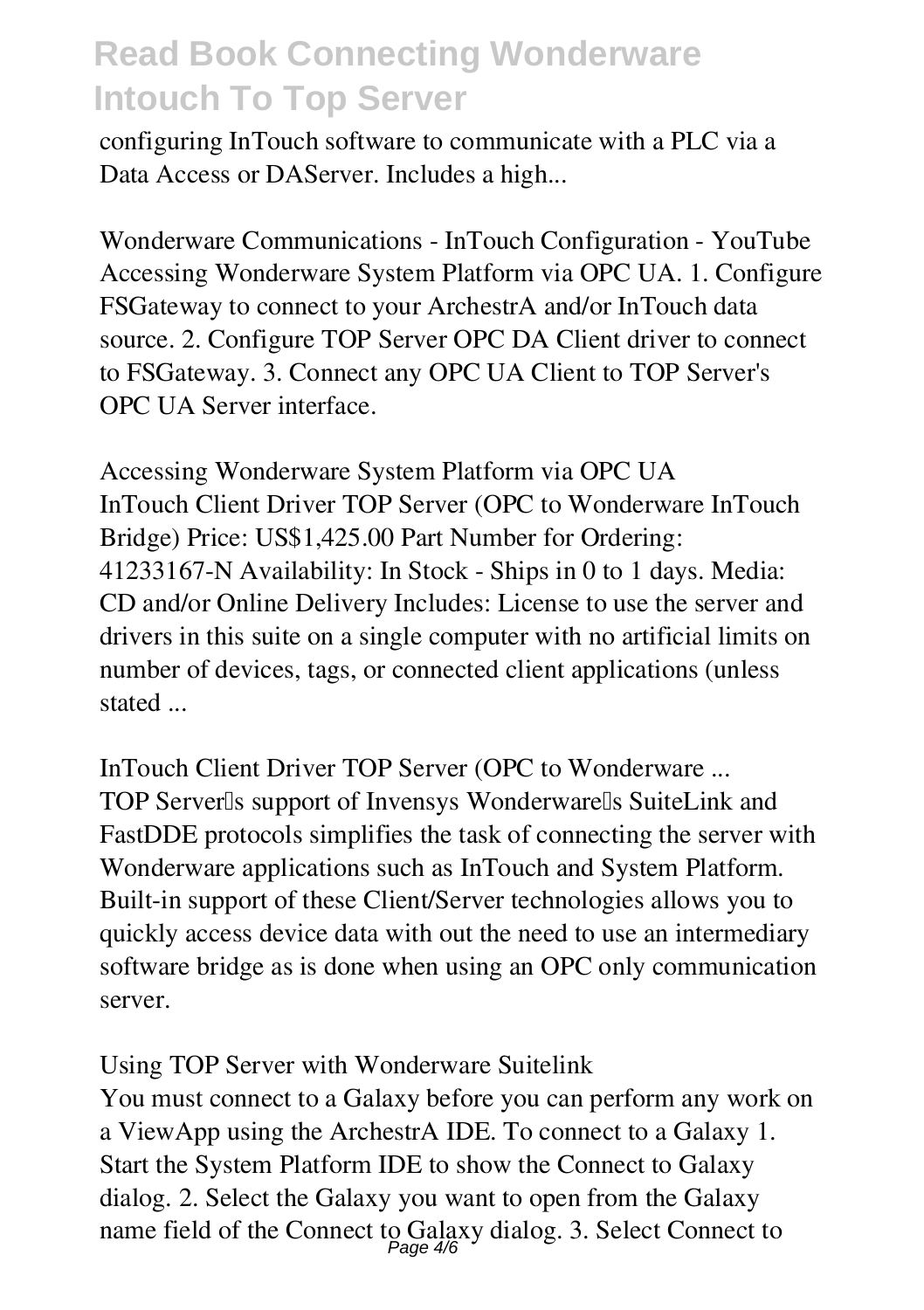open the Galaxy.

*Wonderware System Platform Getting Started Guide* InTouch Client Driver TOP Server (OPC to Wonderware InTouch Bridge) Price: US\$1,425.00 Part Number for Ordering: 41233167-N Availability: In Stock - Ships in 0 to 1 days. Media: CD and/or Online Delivery Includes: License to use the server and drivers in this suite on a single computer with

*Connecting Wonderware Intouch To Top Server*

3. Creating a Wonderware InTouch Project A Wonderware InTouch project acts as the SuiteLink client to KEPServerEX. 3.1 Creating a Path, Folder, and Name for a New InTouch Project 1. Select Start | Programs | Wonderware | InTouch. 2. In the InTouch-Application Manager, select File | New. 3. Select Legacy InTouch Application as the application type and click Next. 4.

*Client Connectivity Guide KEPServerEX with Wonderware InTouch*

You use slsping like regular ping. In a command window type slsping then the hostname and appname. In the example above we are pinging the PC name MV2014R2 and we are seeing if Windowviewer (view) is running. We get a response that says "Success!" This means Windowviewer was found running.

*TN WW174 Troubleshooting Remote Wonderware Suitelink ...* Pre-Requisites. 1. Click Start and then Run. The Run dialog box appears. 2. Enter regedit.exe and click OK. The Registry Editor dialog box appears. 3. Go to the following location: HKEY\_LOCAL\_MACHINE > SOFTWARE > Policies > Microsoft > Windows > CurrentVersion > Policies > System. 4. Right-click and ...

*InTouch 2014 (11.0) Classic Install Guide - InSource Solutions* Page 5/6